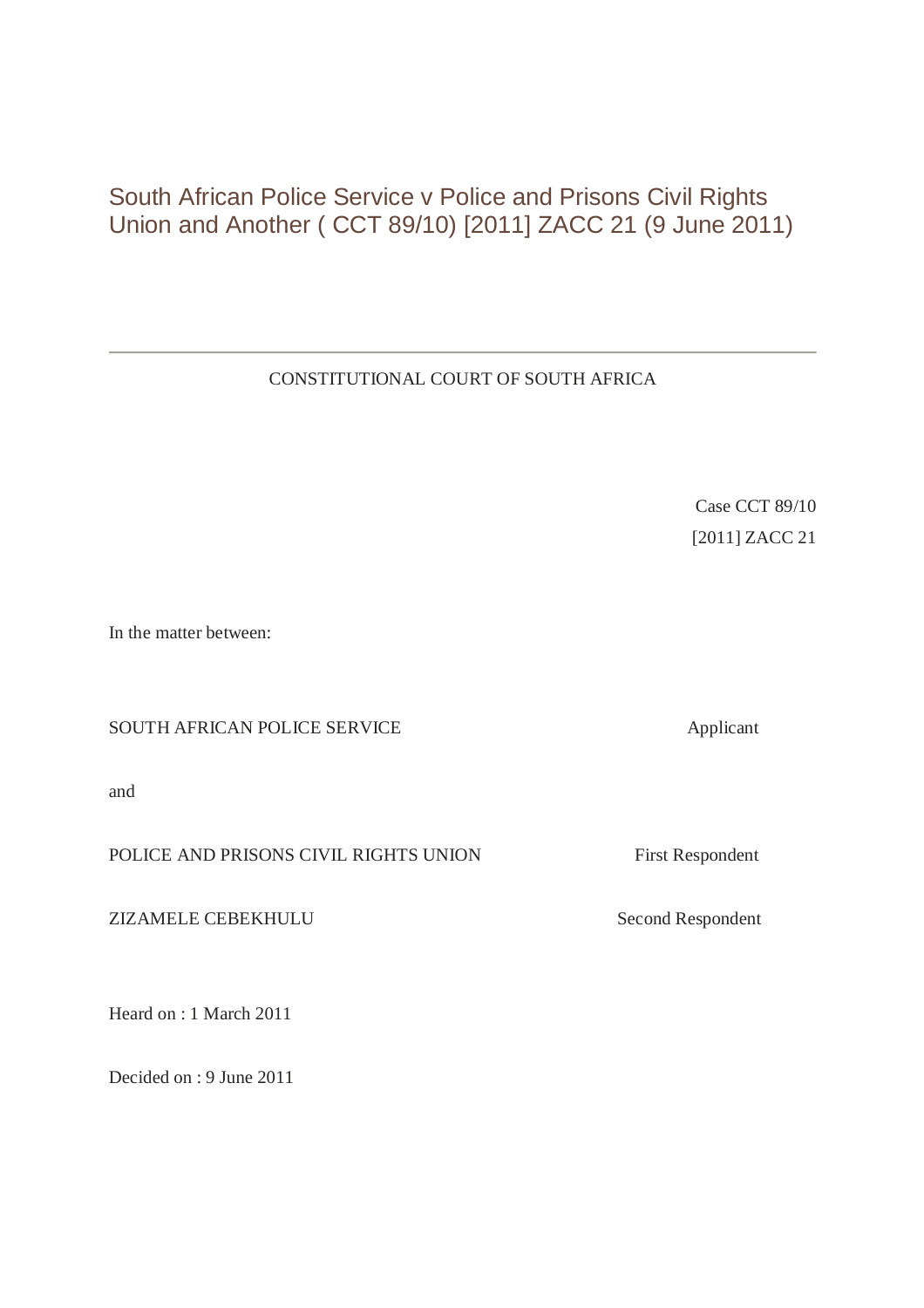# JUDGMENT

#### NKABINDE J:

#### *Introduction*

- 1. This is an application for leave to appeal against the decision of the Labour Appeal Court<sup>1</sup> upholding a decision of the Labour Court,<sup>2</sup> that only *members* of the South African Police Service (SAPS) employed under the South African Police Service Act<sup>3</sup> (SAPS Act) are engaged in an *essential service* under the Labour Relations Act**<sup>4</sup>** (LRA). The relevant provisions of the LRA were interpreted by the Labour Appeal Court to exclude nonmembers employed by the SAPS under the Public Service Act<sup>5</sup> (PSA). At issue is thus whether employees of the SAPS who are employed under the PSA are, in the contemplation of the LRA, engaged in an essential service. A determination of this issue turns on the proper meaning of *essential service* as defined in section 213 read with sections 65(1)(d)(i) and 71(10) of the LRA.
- 2. The dispute arose in the context of the 2007 national general public service strike in which employees of the SAPS – some employed under the SAPS Act and others under the PSA – including members of the Police and Prisons Civil Rights Union (POPCRU), participated.

# *Parties*

3. The applicant, the SAPS, employs approximately 163 000 employees. Of these, about 129 000 are functional police officers who perform duties to combat and prevent crime,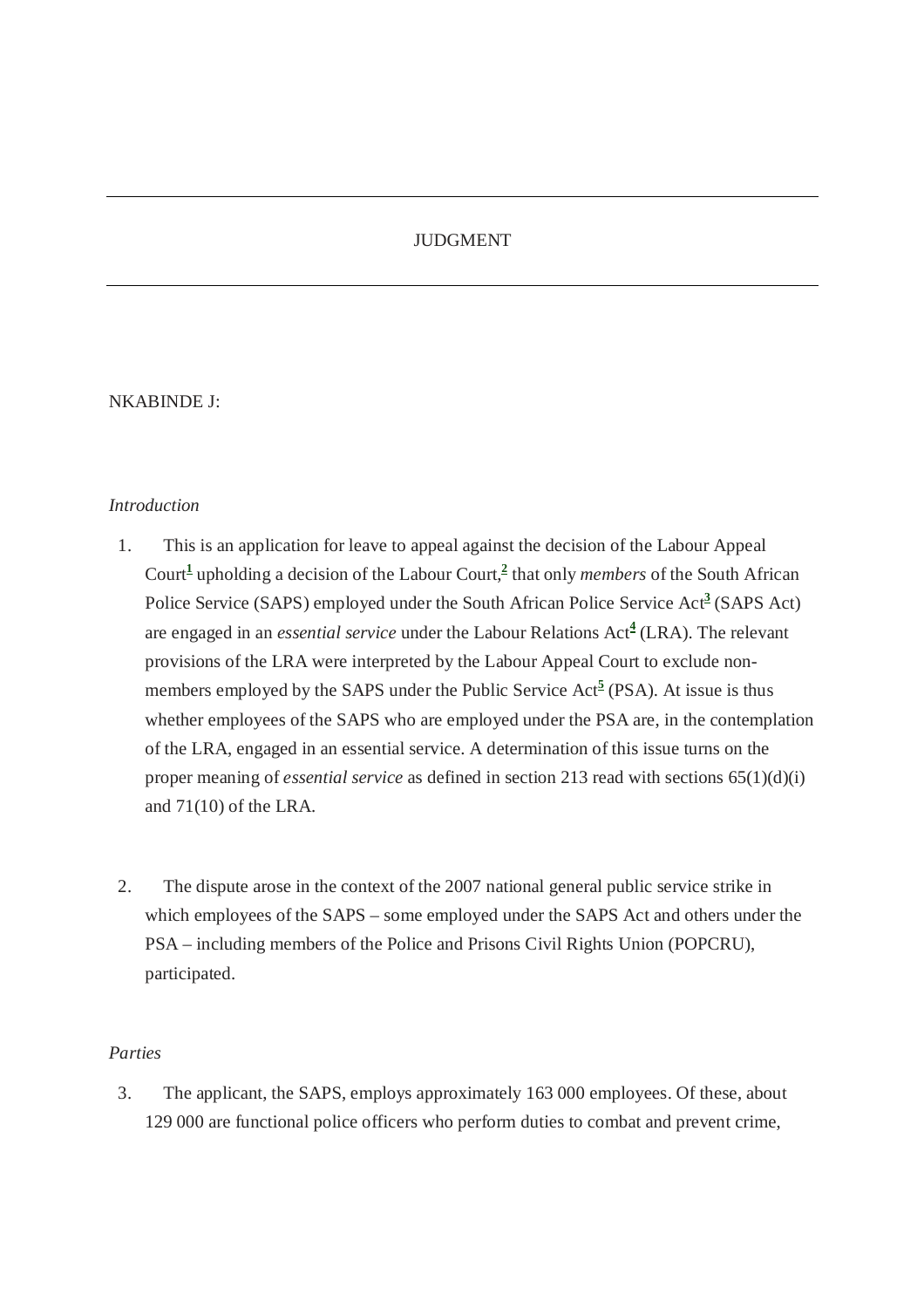while about 33 000 perform support functions. These support functions include employees working in call centres (who support operational police officers), employees in the Community Service Centres (first port of call for reporting crimes), administration clerks, employees in supply chain management performing functions such as ordering vehicles, and employees engaged in general support services including finance and human resources.

4. The first respondent, POPCRU, is a registered trade union in terms of the provisions of the LRA comprising of approximately 109 500 members within the SAPS. Together with the South African Policing Union (SAPU), it is recognised by and supports the rights of some of the employees of the SAPS. The second respondent is Mr Zizamele Cebekhulu, the President of POPCRU.

# *Brief factual background*

5. The state and trade unions in the Public Service Co-ordinating Bargaining Council, including the Congress of South African Trade Unions, to which POPCRU is affiliated, had been engaged in negotiations to determine the wage increase for employees in the public service. A national general public service strike involving several trade unions<sup>6</sup> ensued in June 2007 after the wage dispute reached a deadlock. The leadership of POPCRU expressed an intention to call on its members to go on a strike. As a result, the applicant lodged an urgent application in the Labour Court against the members of POPCRU, who included members and non-member employees of the SAPS, interdicting them from embarking on a strike.

# *Labour Court proceedings*

6. The applicant contended that both the functional police officers employed under the SAPS Act, and the non-member personnel employed under the PSA, were prohibited from striking. The SAPS argued that it is an essential service as defined in section 213 read with section 71(10) of the LRA. In essence, the SAPS argued that all its employees render an essential service and are prohibited from striking.<sup>7</sup> The respondents contended that only members – either appointed in terms of the SAPS Act or appointed under a different law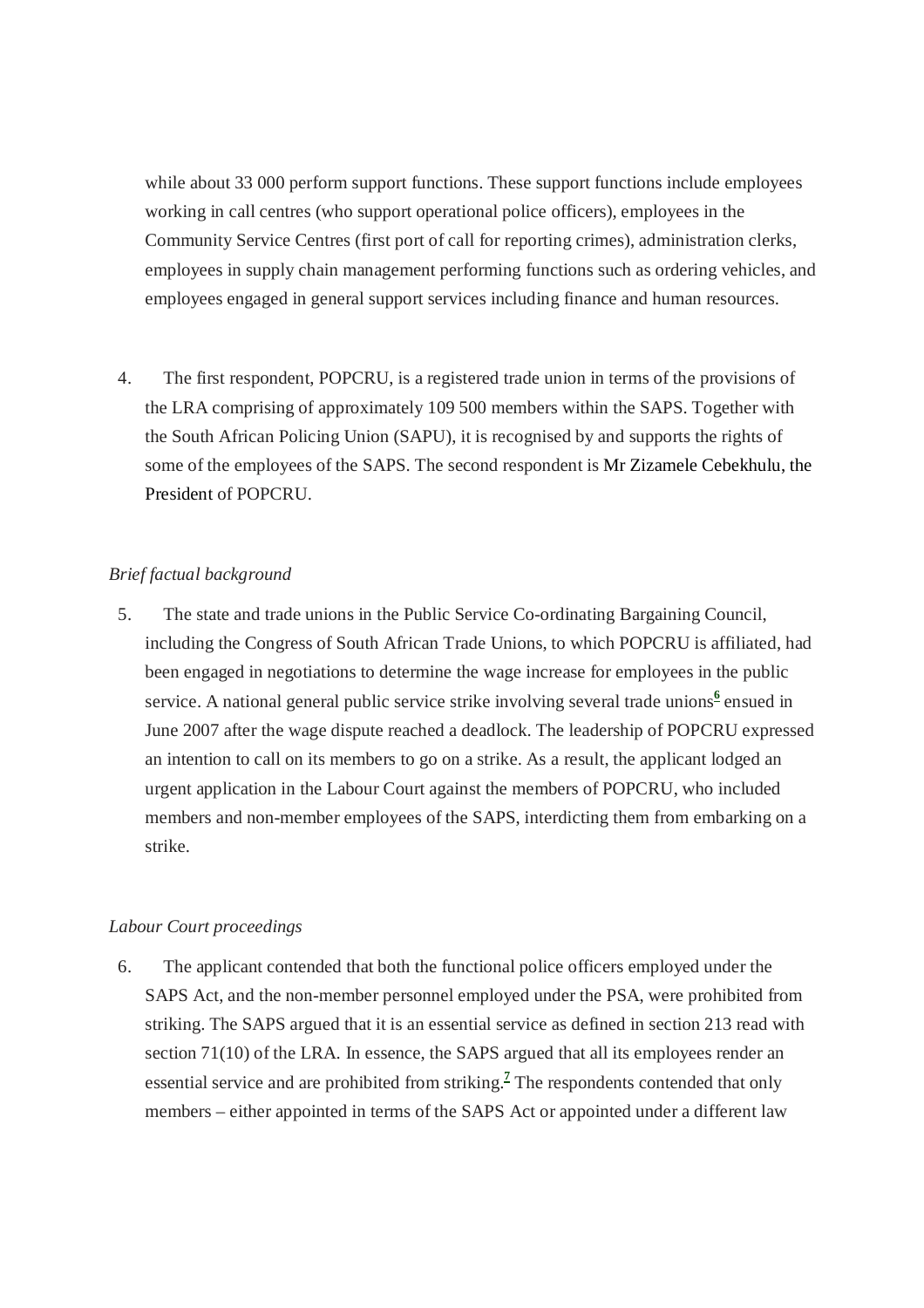and deemed to be members by the Minister for Police (Minister)**<sup>8</sup>** in terms of section 29 of the SAPS Act – are prohibited from striking.**<sup>9</sup>**

7. The Labour Court interdicted POPCRU from encouraging its members, excluding nonmember personnel of the SAPS, to participate in the strike.<sup>10</sup> It held that the provisions of the SAPS Act indicate that only members are prohibited from striking.**<sup>11</sup>** Therefore, the Court held, not all employees of the SAPS render an essential service and are prohibited "from embarking on a strike action."**<sup>12</sup>** The applicant, having been granted leave to appeal by the Labour Court, appealed against the latter's decision to the Labour Appeal Court.

#### *Proceedings in the Labour Appeal Court*

- 8. The issue for determination in the Labour Appeal Court was whether the "designation of the [SAPS] as an essential service in terms of section 71(10) of the [LRA] prohibits all of the personnel of the [SAPS] from participating in a strike", or only members as defined in the SAPS Act.**<sup>13</sup>** The Labour Appeal Court determined, first, the concept of essential service in relation to the word "engaged" and, second, the meaning to be ascribed to the word "engaged".**<sup>14</sup>** With regard to the first issue, the Court stated that what this concept conveys is "the functions that the body . . . performs . . . that constitute the *essential service* and it is the persons who are *engaged* in these functions who are not permitted to take part in a strike". $\frac{15}{15}$
- 9. The Court held that *essential service* in section 65(1)(d)(i) must be understood as the policing functions of the SAPS as set out in the Constitution and spelled out in the SAPS Act.**<sup>16</sup>** The Court held that the SAPS Act itself distinguishes between *employee* and *member* and that, with the power of the Minister to designate employees as members, each constitutes a distinct category of employees of the SAPS.**<sup>17</sup>** It held that the word "engaged" in the provision applies to those employed under the SAPS Act, including those deemed to be members by ministerial decree in terms of section 29 of the SAPS Act.**<sup>18</sup>** The Court held that "[a]ll the functions set out in s 13 of the SAPS Act can . . . only be performed by those employees of the SAPS who are *members* of the SAPS."**<sup>19</sup>** It held that while employees under the PSA serve an important support function, they cannot be deemed to render an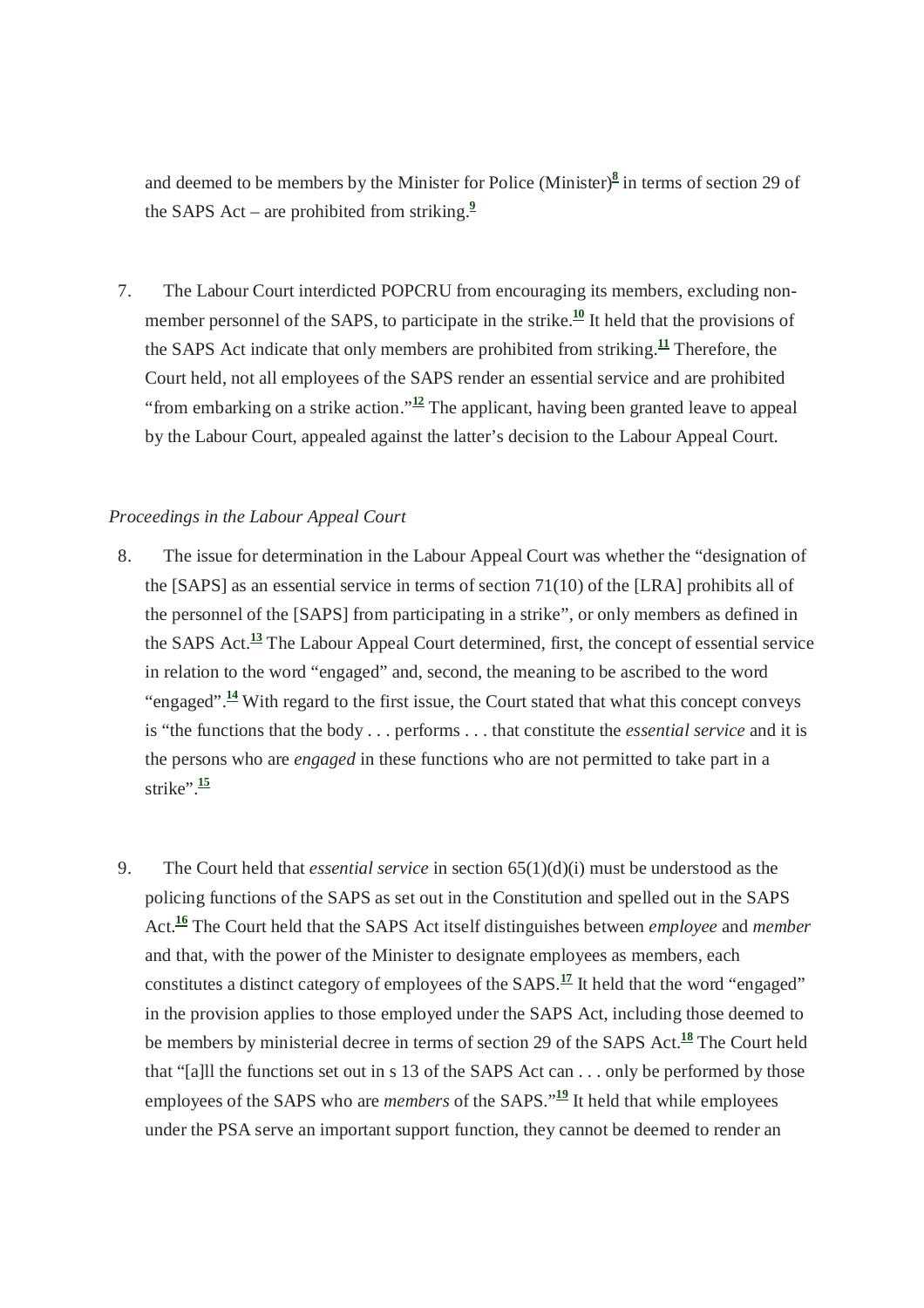*essential service*, and are therefore not prohibited from striking.**<sup>20</sup>** The Court therefore dismissed the appeal. The applicant then applied directly to this Court for leave to appeal.

#### *In this Court*

- 10. The applicant sought leave to appeal against the decision of the Labour Appeal Court. It had also sought leave to introduce further evidence but this application was abandoned.
- 11. Broadly, the applicant contended that the SAPS is a single integrated essential service as defined in section 213 of the LRA. $\frac{21}{2}$  It maintained therefore that all its employees are engaged in an essential service. It argued that the Labour Appeal Court, in interpreting the phrase "engaged in", failed to have regard to the text of sections  $71(10)^{22}$  and 213. The applicant contended that the interpretation by the Labour Appeal Court placed too much emphasis on the distinction between members in terms of the SAPS Act and personnel appointed under the PSA. It submitted that all functions within the SAPS are critical for effective crime prevention, and that the operational members employed under the SAPS Act would be unable to perform their functions effectively without the support of the nonmember personnel employed under the PSA.
- 12. The applicant advanced five reasons why the SAPS should be viewed as a single, integrated essential service. First, section 199 of the Constitution refers to a "single police force". Second, the constitution of the Safety and Security Sectoral Bargaining Council, which regulates bargaining in the SAPS, does not make a distinction. Third, the contracts of service of the non-member personnel appointed under the PSA indicate that they are part of the SAPS. Fourth, the treasury allocation to the SAPS makes no distinction. Finally, the Annual Human Resource Plan reflects that the workforce of the SAPS is made up of both members and non-member personnel.
- 13. The respondents took issue with the applicant's approach and interpretation. They contended that the applicant's construction finds no support on a textual basis in the LRA, the SAPS Act, or the Explanatory Memorandum.**<sup>23</sup>** The respondents argued that the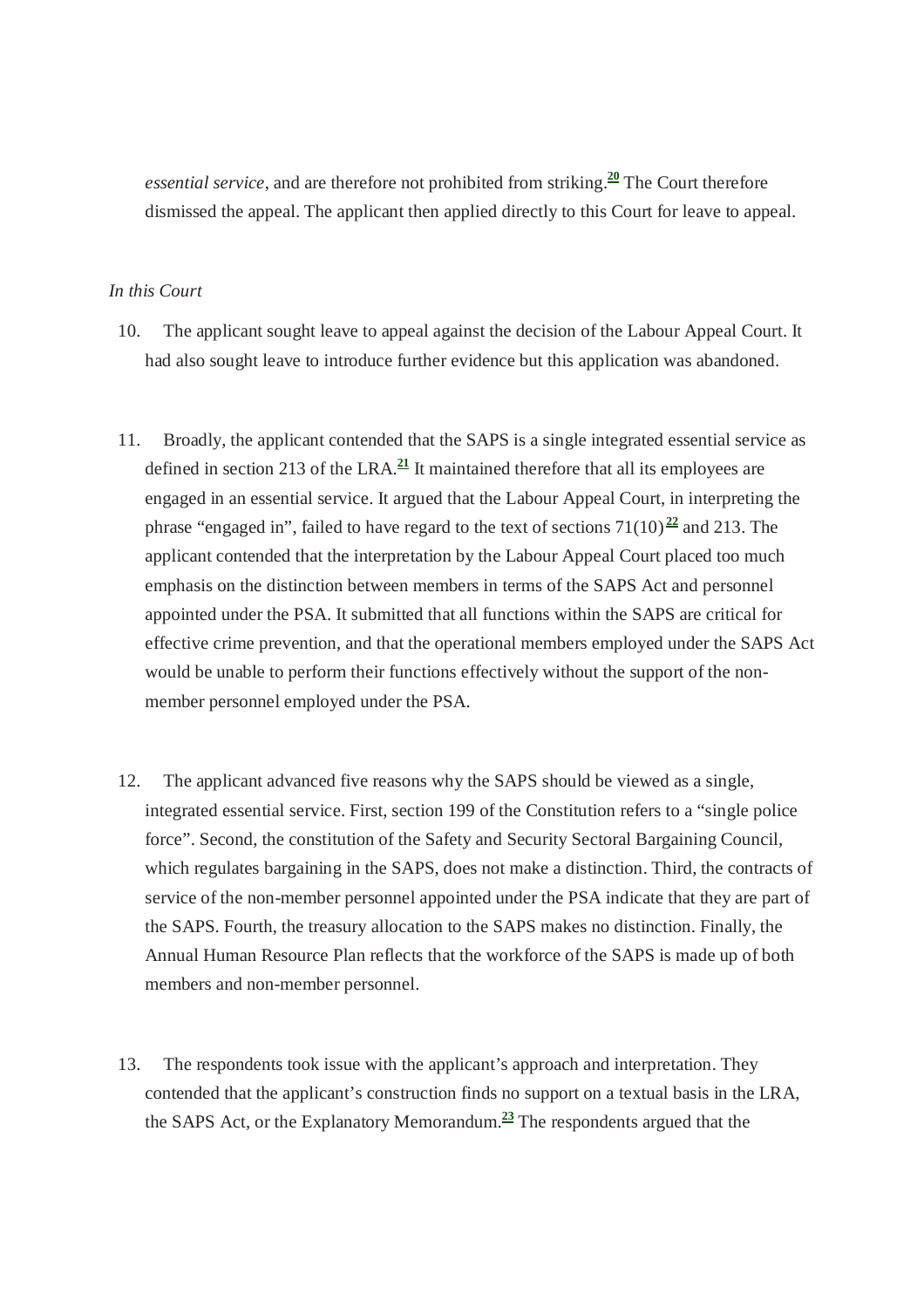interpretation contended for by the applicant, if accepted, will limit extensively the PSA employees' right to strike in terms of section 23(2)(c) of the Constitution. The limitation, they submitted, cannot be justified under the Constitution. Finally, they submitted that the applicant's construction is over-inclusive and thus in violation of principles adopted by the International Labour Organisation (ILO).

#### *Leave to appeal*

- 14. When deciding whether leave to appeal should be granted, two issues arise: the first is whether the case raises a constitutional matter and, if so, the second issue is whether it is in the interests of justice to grant leave.
- 15. The issue in this case concerns the proper meaning of essential service as defined in section 213 read with sections  $65(1)(d)(i)$  and  $71(10)$  of the LRA, within the context of the right to strike in section  $23(2)(c)$  of the Constitution. As its preamble illustrates, the interpretation of the LRA must be firmly rooted in the Constitution. This Court, in *NEHAWU v University of Cape Town and Others***<sup>24</sup>** (*NEHAWU*), held that the proper interpretation of the LRA raises a constitutional issue.<sup>25</sup> There can be no doubt, therefore, that this case raises a constitutional issue. The next question is whether it is in the interests of justice to grant leave to appeal.
- 16. An important consideration relevant to the interests of justice is the nature and importance of the constitutional issue at stake. $\frac{26}{\pi}$  Fundamentally, the interpretation and application of the provisions concerned have implications for the many PSA employees' right to strike. There is little doubt that strikes within the public service will continue to occur. Additionally, this is the first occasion on which this Court adjudicates on the meaning of essential service. The SAPS owes a duty to the public in relation to their safety and security. If the duty is not discharged, other entrenched rights might be affected adversely**<sup>27</sup>** because violence occasionally takes place during strike action. It is thus in the public interest for this Court to pronounce on this matter. In all these circumstances, it is in the interests of justice to grant leave to appeal.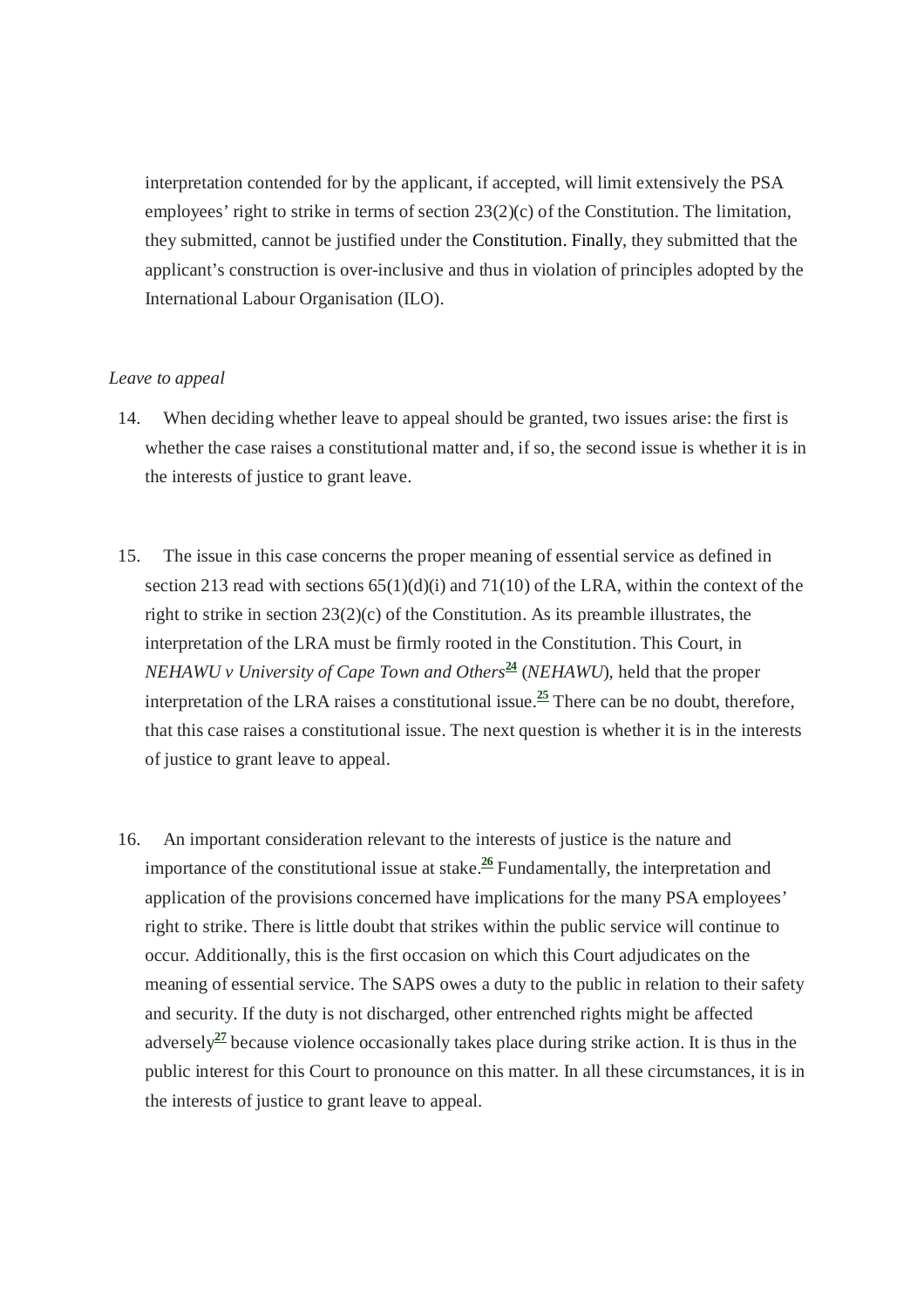17. Before I consider the meaning of essential service, it is necessary to discuss briefly the constitutional and statutory framework to evaluate properly the correctness of the construction of the relevant provisions contended for by the parties.

#### *Constitutional and statutory framework*

- 18. Section 23(1) and (2) of the Constitution confers upon every worker the right to strike. It provides that:
	- "(1) Everyone has the right to fair labour practices.
	- (2) Every worker has the right—
- 1. to form and join a trade union;
- 2. to participate in the activities and programmes of a trade union; and
- 3. to strike."
- 19. The importance of the right to strike,**<sup>28</sup>** a "component of a successful collective bargaining system",**<sup>29</sup>** was stressed by this Court in *In re: Certification of the Constitution of the Republic of South Africa, 1996*. **<sup>30</sup>** The Court stated:

"Workers exercise collective power primarily through the mechanism of strike action. In theory, employers, on the other hand, may exercise power against workers through a range of weapons, such as dismissal, the employment of alternative or replacement labour, the unilateral implementation of new terms and conditions of employment, and the exclusion of workers from the workplace . . . . The importance of the right to strike for workers has led to it being far more frequently entrenched in constitutions as a fundamental right than is the right to lock out."**<sup>31</sup>** (Footnote omitted.)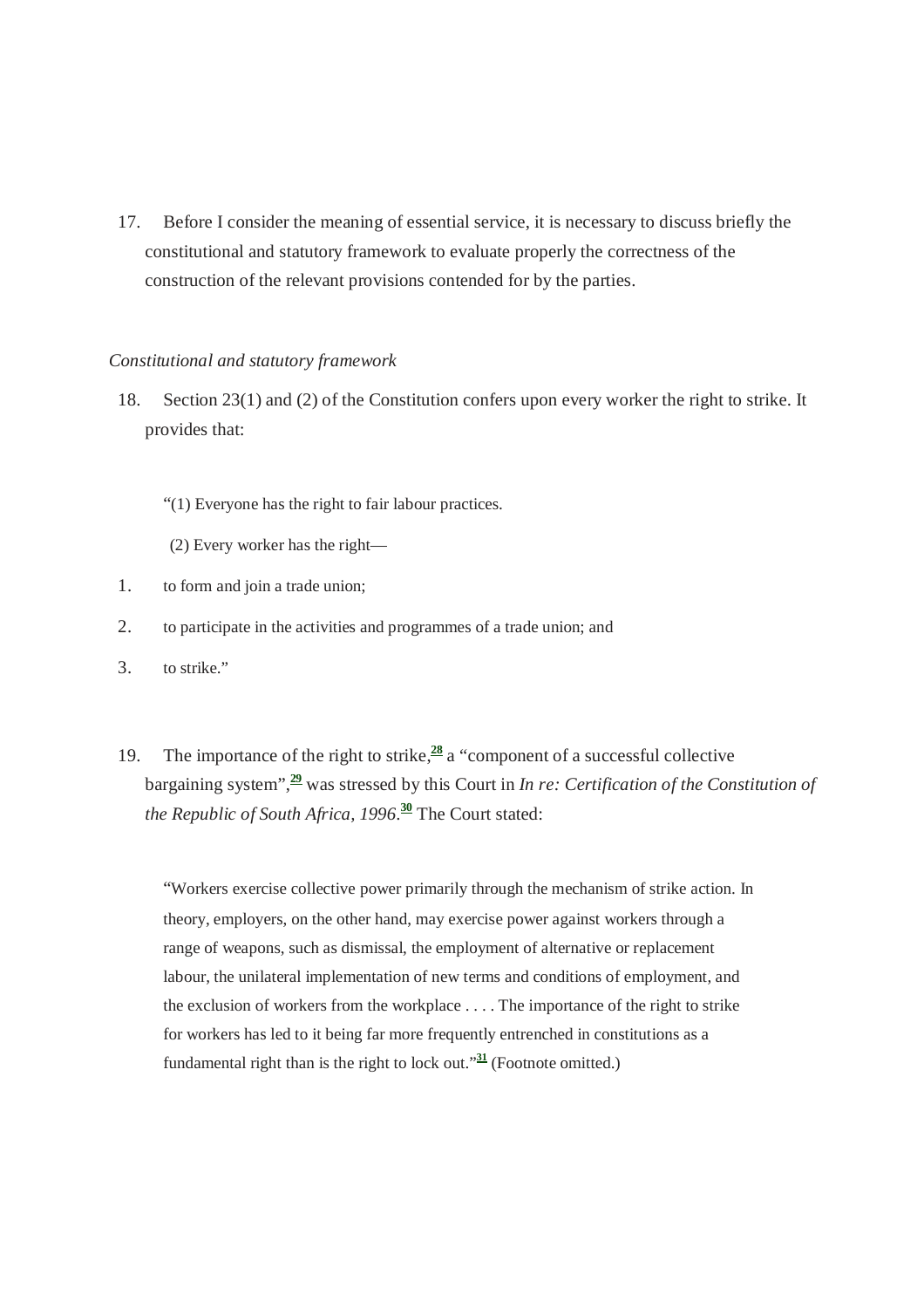- 20. The LRA was enacted, among other things, to regulate the right to strike in conformity with the Constitution.<sup>32</sup> While the LRA confers upon every employee the right to strike,  $\frac{33}{11}$  it also imposes limitations on this right. Section  $65(1)(d)(i)$  provides that "[n]o person may take part in a strike . . . if . . . that person is engaged in an *essential service*".**<sup>34</sup>** The SAPS Act prohibits members of the SAPS from striking or inducing any other member to strike. It empowers the National or Provincial Commissioner to discharge summarily from the SAPS any member who strikes or conspires with another to strike.**<sup>35</sup>** It follows therefore that the right to strike, albeit accorded constitutional protection, is not absolute.
- 21. Section 213 of the LRA elaborates further on this limitation and defines essential service as―
	- "(a) a service the interruption of which endangers the life, personal safety or health of the whole or any part of the population;
	- (b) the Parliamentary service;
	- (c) the South African Police Services".

Section 71(10) of the LRA states that "[t]he Parliamentary service and the [SAPS] shall be deemed to have been designated an essential service in terms of this section."

22. The Constitution provides for the establishment, structuring and conduct of security services.<sup>36</sup> It further provides that "[t]he security services of the Republic consist of . . . a single police service . . . established in terms of the Constitution." It requires that the "security services must be structured and regulated by national legislation",**<sup>37</sup>** and that:

"The security services must act, and must teach and require their *members to act, in accordance with the Constitution* and the law, including customary international law and international agreements binding on the Republic."**<sup>38</sup>** (Emphasis added.)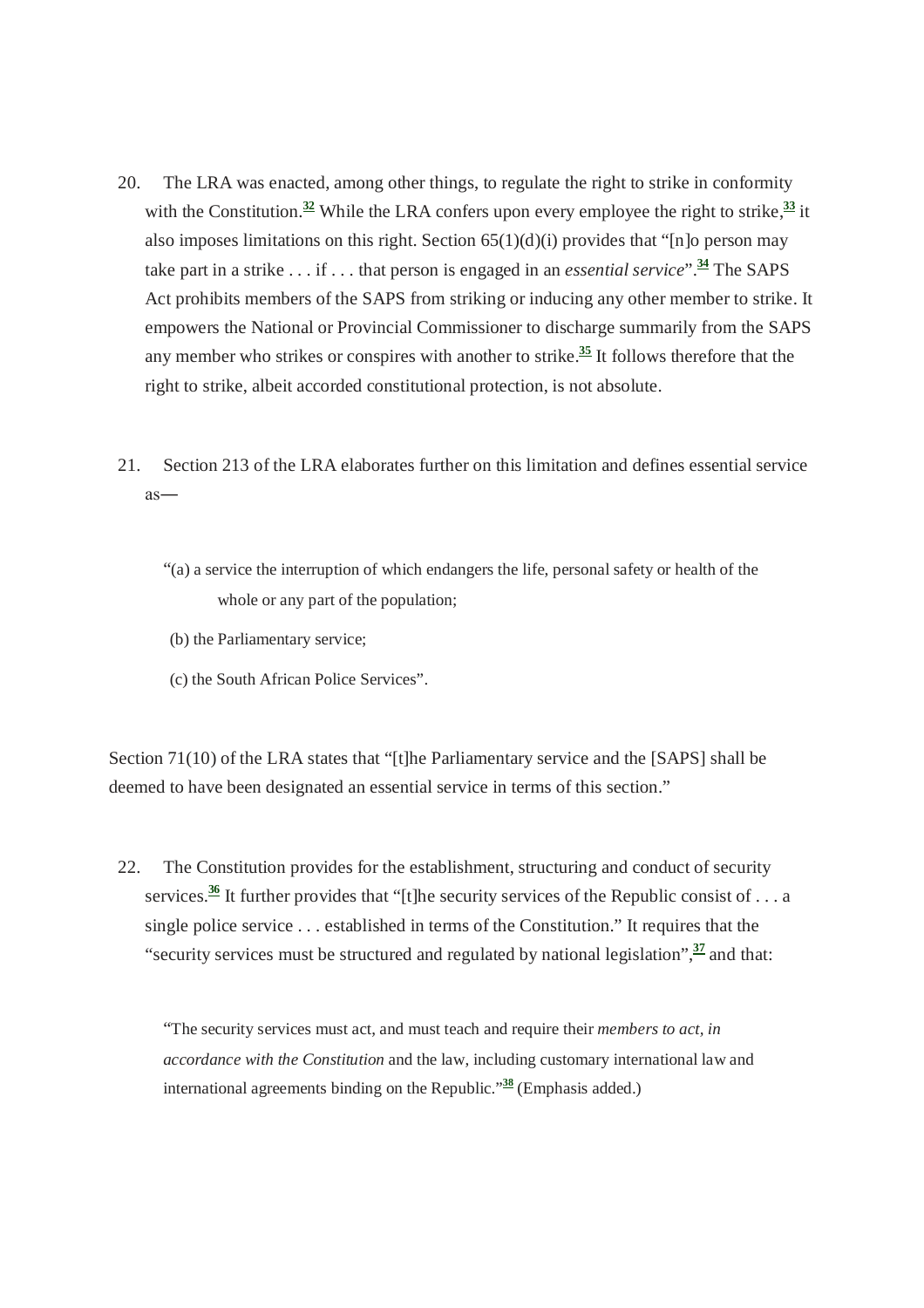- 23. Section 205 of the Constitution deals specifically with the "Police service". Section 205(2) states that "[n]ational legislation must establish the powers and functions of the police service and must enable the police service to discharge its responsibilities effectively". Section 205(3) provides that "[t]he objects of the police service are to prevent, combat and investigate crime, to maintain public order, to protect and secure the inhabitants of the Republic and their property, and to uphold and enforce the law."
- 24. The relevant provisions of the SAPS Act are these: section 1 defines the members of the force; section 5 elaborates on the establishment and composition of the SAPS; section 13 deals with certain powers, duties and functions of the members of the SAPS; section 29 empowers the Minister to designate further categories of employees in the SAPS as members; and section 41 prohibits members from striking.
- 25. The SAPS was established and structured in terms of section 5 of the SAPS Act.**<sup>39</sup>** This section makes it quite clear that the SAPS consists only of *members*. Section 5 provides that:
	- "(1) The South African Police Service contemplated in section 214(1) of the [interim] Constitution is hereby established.
	- (2) The Service shall consist of—
- 1. all persons who immediately before the commencement of this Act were *members*―
- i. of a force which, by virtue of section 236(7)(a) of the [interim] Constitution, is deemed to constitute part of the Service;
- ii. appointed under the Rationalisation Proclamation;
- iii. of the Reserve by virtue of section  $12(2)(k)$  of the Rationalisation Proclamation;
	- 2. *members* appointed in terms of section 28(2) of this Act;
	- 3. persons who become *members* of the Reserve under section 48(2) of this Act; and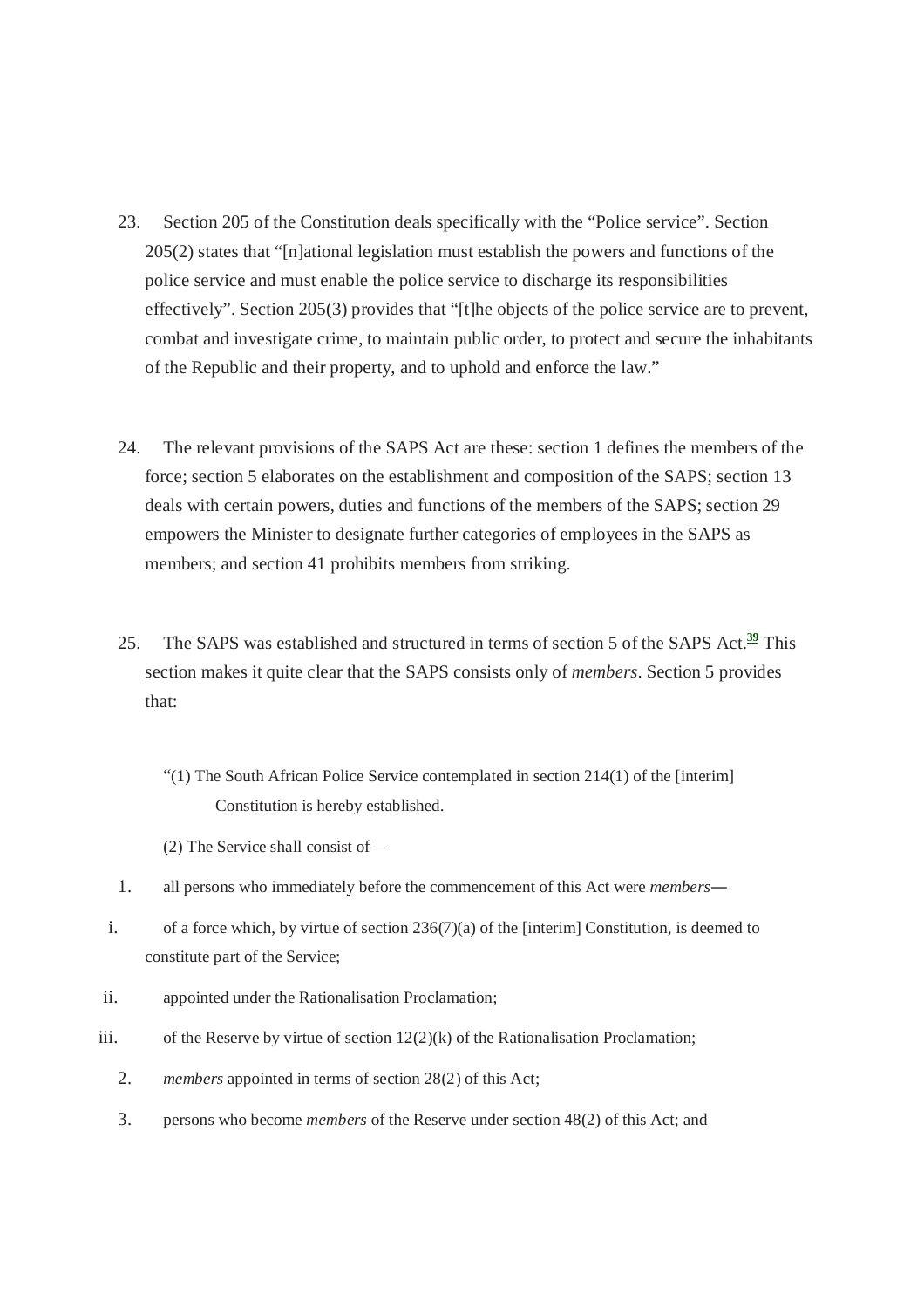- 4. *members* appointed to the Directorate for Priority Crime Investigation established by section 17C." (Emphasis added.)
- 26. Section 1 of the SAPS Act defines *member* to mean―

"any *member* of the Service referred to in section 5(2), including―

- 1. except for the purposes of any provision of this Act in respect of which the National Commissioner may otherwise prescribe, any *member* of the Reserve while such *member* is on duty in the Service;
- 2. any temporary *member* while employed in the Service;
- 3. any person appointed in terms of any other law to serve in the Service and in respect of whom the Minister has prescribed that he or she be deemed to be a *member* of the Service for the purposes of this Act; and
- 4. any person designated under section 29 as a *member*". (Emphasis added.)
- 27. Section 13 of the SAPS Act deals with the powers, duties and functions of *members* of the SAPS. It is quite clear that they are entrusted with specific policing functions. The relevant parts of section 13 read as follows:
	- "(1) Subject to the Constitution and with due regard to the fundamental rights of every person, a *member* may exercise such powers and shall perform such duties and functions as are by law conferred on or assigned to a *police official*.
	- (2) Where a *member* becomes aware that a prescribed offence has been committed, he or she shall inform his or her commanding officer thereof as soon as possible.
	- (3)
- (a) A *member* who is obliged to perform an official duty, shall, with due regard to his or her powers, duties and functions, perform such duty in a manner that is reasonable in the circumstances.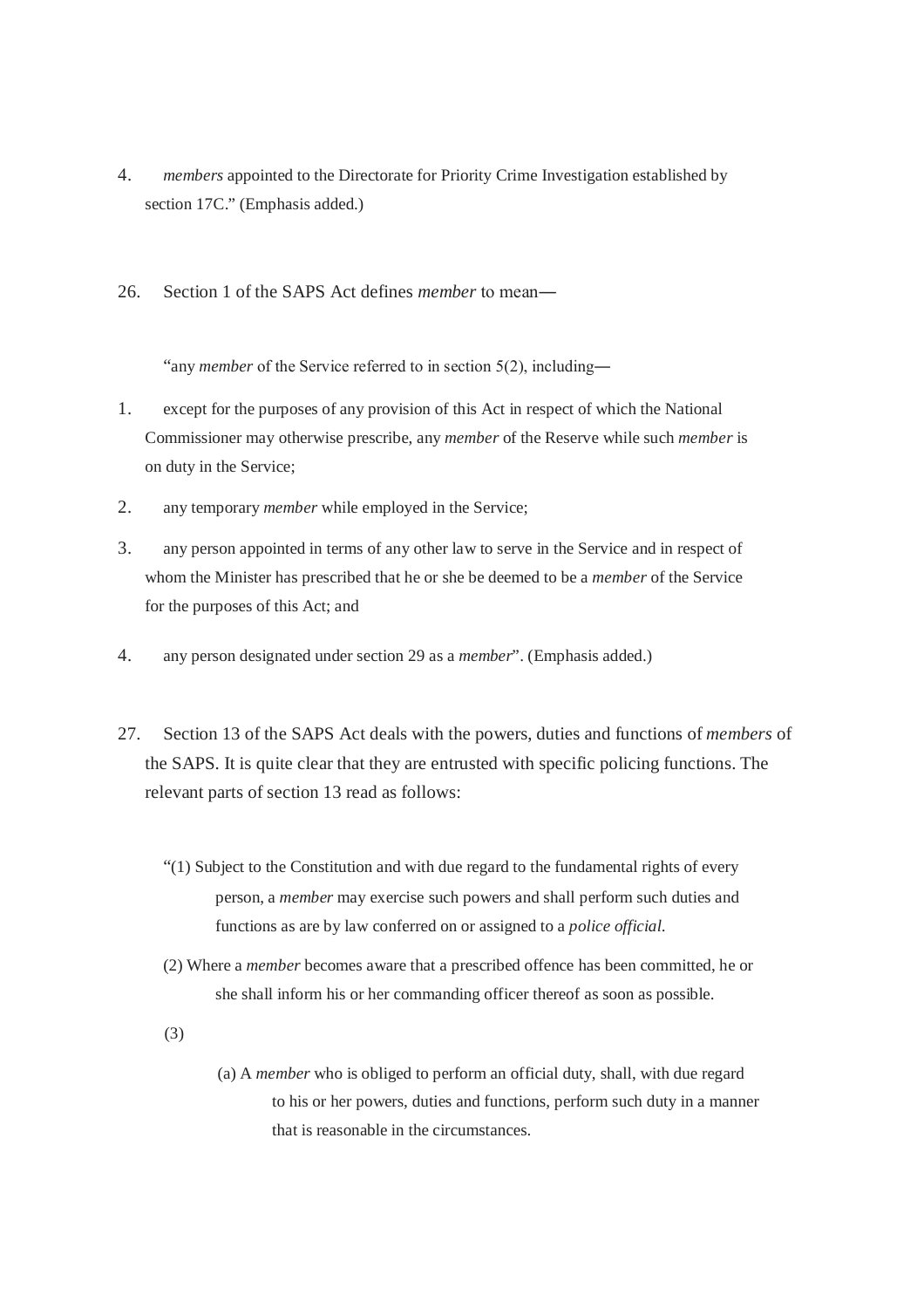- (b) Where a *member* who performs an official duty is authorised by law to use force, he or she may use only the minimum force which is reasonable in the circumstances.
- (4) Every *member* shall be competent to serve or execute any summons, warrant or other process whether directed to him or her or to any other *member*.
- (5) Any *member* may in general or in any particular instance be required to act as a prosecutor, or in any other respect to appear on behalf of the State in any criminal matter before any magistrate's court, any magistrate holding a preparatory examination, a court of a special justice of the peace or any other lower court in the Republic.
- (6) Any *member* may, where it is reasonably necessary for the purposes of control over the illegal movement of people or goods across the borders of the Republic, without a warrant search any person, premises, other place, vehicle, vessel or aircraft . . . and seize anything found . . . which may lawfully be seized." (Emphasis added.)
- 28. It is noteworthy that neither section  $5(2)$  nor section  $13(1)$  which refer to "members" and to a "member" or a "police official" respectively – mention "personnel employed" or non-members in the SAPS. It is also important to point out that non-members may be designated as members of the SAPS by the Minister in terms of section 29. Section 29 provides:
	- "(1) The Minister may by notice in the *Gazette* designate categories of *personnel employed* on a permanent basis *in the Service and who are not members, as members.*
	- (2) *Personnel designated as members* under subsection (1), *shall be deemed to be members* appointed to posts in the fixed establishment of the Service under section 28(2) with effect from a date determined by the Minister in the notice concerned: Provided that a person who is a member of a category of personnel so designated who does not, within one month of such designation, consent thereto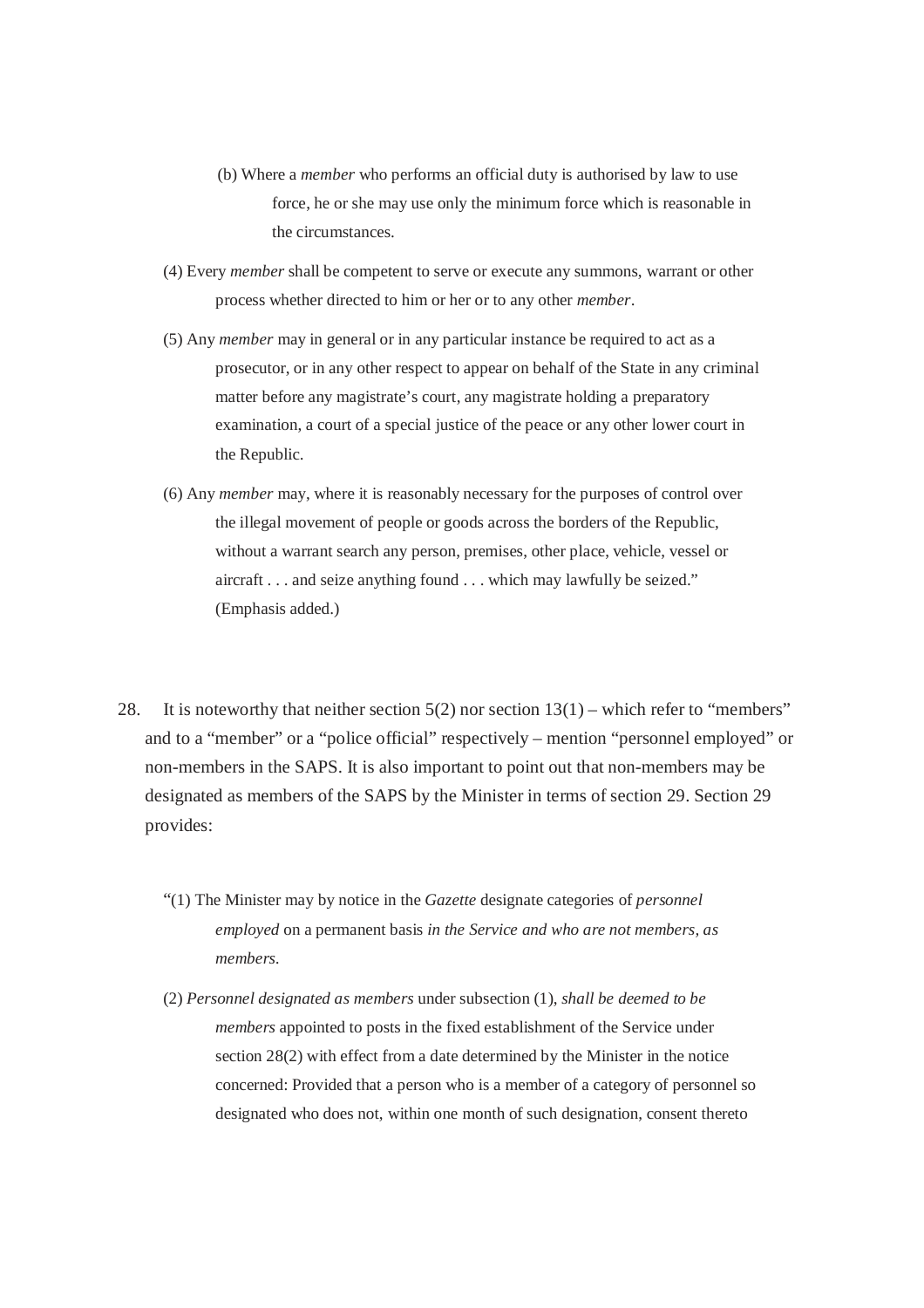and, if applicable, consent as required by section 212(7)(b) of the Constitution, to having the retirement age applicable to him or her on 1 October 1993 changed as a result of such designation, shall not be affected by such notice." (Emphasis added.)

# *Interpretive approach*

- 29. In determining the proper meaning of *essential service* as defined in section 213, it is important first to consider the principles applicable to the proper interpretation of statutes. Section 39(2) of the Constitution enjoins every court, tribunal or forum, when interpreting any legislation, to "promote the spirit, purport and objects of the Bill of Rights."**<sup>40</sup>** The interpretive process in conformity with the Constitution is limited to what the texts of the provisions in question are reasonably capable of meaning.**<sup>41</sup>**
- 30. In order to ascertain the meaning of essential service, regard must be had to the purpose of the legislation and the context in which the phrase appears. An important purpose of the LRA is to give effect to the right to strike entrenched in section 23(2)(c) of the Constitution. The interpretative process must give effect to this purpose within the other purposes of the LRA as set out in section  $1(a)$ .<sup>42</sup> The provisions in question must thus not be construed in isolation, but in the context of the other provisions in the LRA and the SAPS Act.**<sup>43</sup>** For this reason, a restrictive interpretation of essential service must, if possible, be adopted so as to avoid impermissibly limiting the right to strike.**<sup>44</sup>** Were legislation to define essential service too broadly, this would impermissibly limit the right to strike.**<sup>45</sup>**
- 31. It is against this background that the meaning of essential service must be determined.

#### *Meaning of 'essential service'*

32. Essential service is defined in section 213 to include "the South African Police Services". The LRA does not however define the SAPS. The Legislature must, therefore, have intended that the SAPS would bear the meaning assigned to it in the SAPS Act, including sections 1 and 5(2).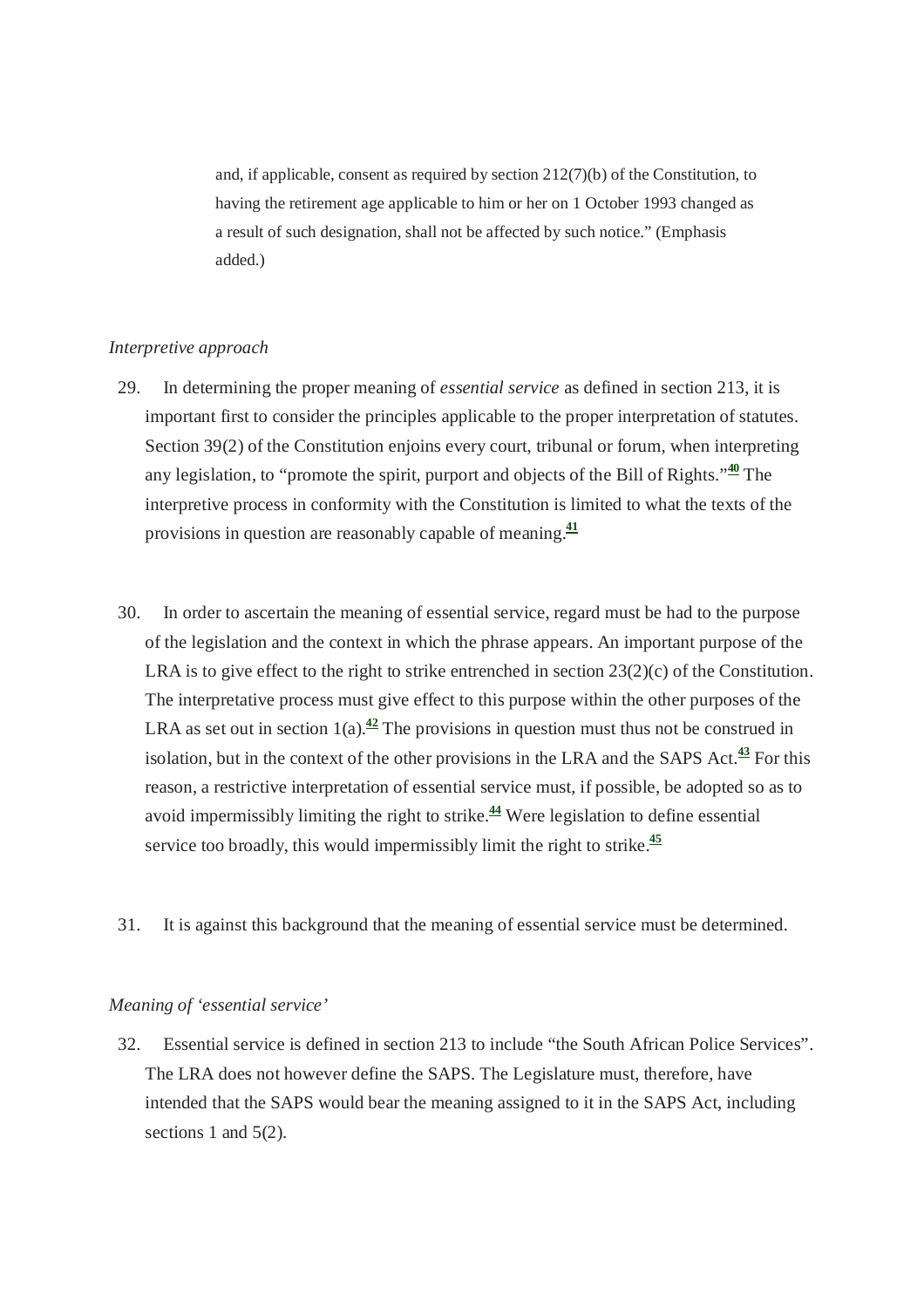- 33. Section 5(2) provides that "[t]he Service shall consist of . . . all persons who . . . were *members* . . . of a force . . . *members* appointed in terms of section 28(2) . . . persons who become *members* of the Reserve . . . and *members* appointed to the Directorate".**<sup>46</sup>** Section 1 of the SAPS Act in turn defines a "member" to mean "any member of the Service referred to in section 5(2)" and it includes "any person designated under section 29 as a member". Significantly, persons who may be designated under section 29 include "personnel employed on a permanent basis in the Service and who are not members".
- 34. The applicant contended that the SAPS as a whole should be viewed as "a single police service" in terms of section 199 of the Constitution. That construction assimilates all the employees of the SAPS together and applies essential service to the entire entity. This cannot be correct. The fact that section 199 contemplates "a single police service" does not mean that everybody employed in the SAPS is, without more, a *member* of the SAPS.
- 35. The applicant argued that the language used in sections 71(10) and 213 is unambiguous and is meant to encompass all 163 000 employees. It was further contended that employees must be understood to include *members* of the SAPS as well as non-members, namely the PSA employees who have not been designated as *members* of the SAPS. The difficulty with this contention is that it construes the provisions relied on in isolation. In addition, it construes essential service over-broadly.
- 36. There are other considerations which further highlight the difficulty with the applicant's interpretation. Section 38(1) of the SAPS Act implies a distinction between *members* and "other employee<sup>[s]</sup> of the Service".<sup>47</sup> Section 41(1) of the SAPS Act is significant. Consistently with section  $65(1)(d)(i)$  of the LRA that limits the right to strike by those engaged in an essential service, section 41(1) provides that "[n]o *member* shall strike, induce any other member to strike or conspire with another person to strike."**<sup>48</sup>** Sections  $41(1)$  and  $65(1)(d)(i)$  imply that non-members and those not "engaged in an essential service", respectively, are not statutorily prohibited from striking. It is inconceivable that the non-member employees, who have not been designated and deemed to be *members* in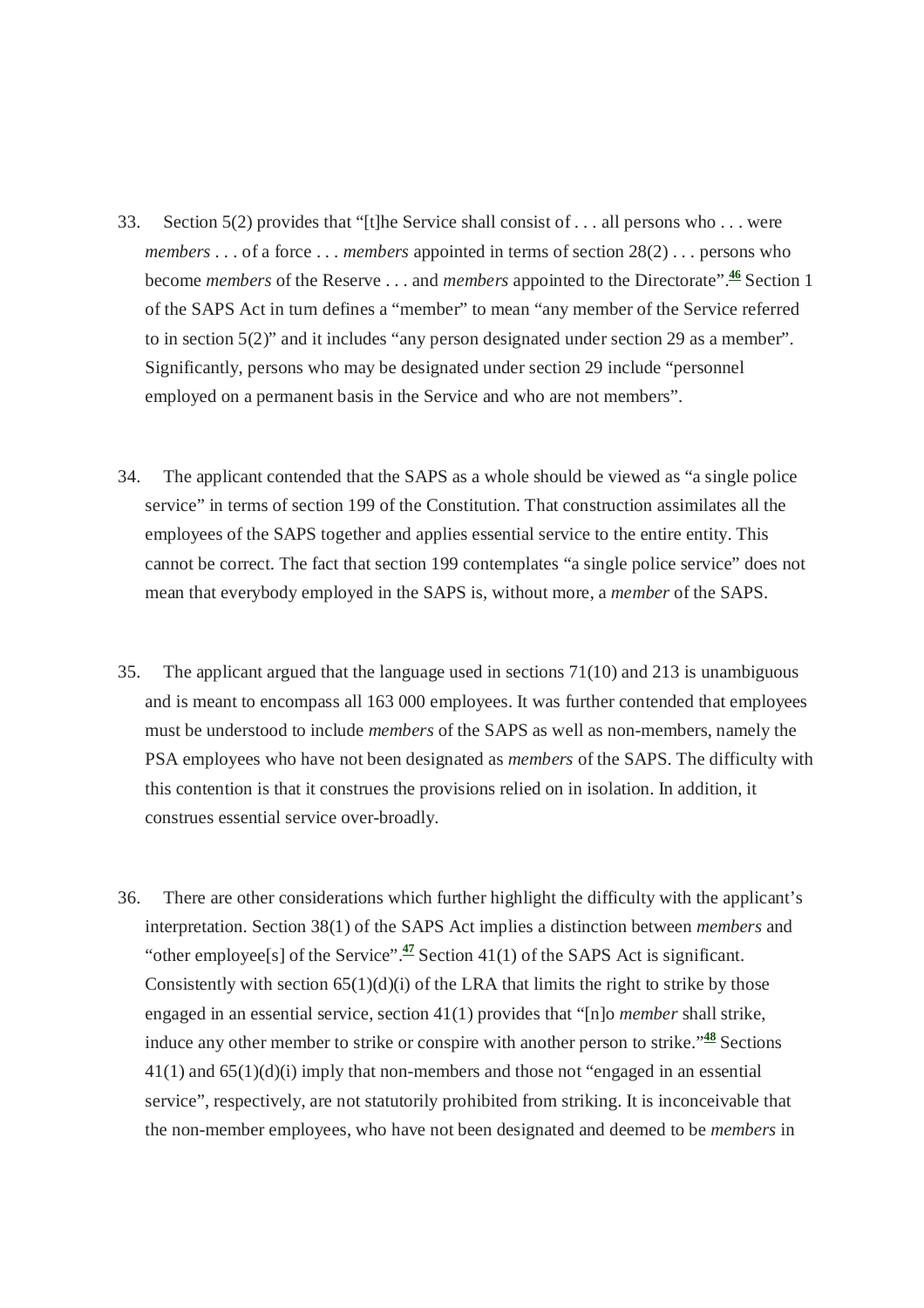terms of section 29 of the SAPS Act, can perform duties and functions contemplated in section 13 of the SAPS Act<sup>49</sup> and section 205(3) of the Constitution,  $\frac{50}{9}$  which, strictly speaking, are generally "assigned to a police official", as contemplated in section 13(1).

37. The Labour Appeal Court aptly pointed out that:

"Those employed by the SAPS either under the SAPS Act or the PSA are so employed by design and not by any accidental process. That there is a deliberate and calculated intention to differentiate between the two categories of employees is fortified by the fact that . . . the Minister of Safety and Security is empowered in terms of s 29(1) and (2) of the SAPS Act to designate personnel employed under the PSA deeming them to be *members* for the purposes of the SAPS Act."**<sup>51</sup>** (Footnote omitted.)

Notably, the Minister exercised his powers in terms of section 29(1) in May 1996 and February 1999 and designated a number of categories of personnel employed under the PSA and deemed them as *members* of the SAPS.**<sup>52</sup>**

- 38. The applicant's contention, that the existence of certain facts or events**<sup>53</sup>** that took place after the SAPS Act was enacted supports the construction of the term essential service, can be dealt with briefly. I fail to see how events that happened outside Parliament, presumably on the basis of an understanding of the phrase essential service by some or other entity, can constitute a guide to the interpretation of the term with which we are concerned in this case.
- 39. Remarkably, as stated earlier, neither section 5(2) nor section 13(1) of the SAPS Act mention the "personnel employed" or non-members in the SAPS. I conclude that persons who are engaged in an essential service, and who are hit by the essential service strike prohibition in terms of section  $65(1)(d)(i)$  of the LRA, are members of the police force. They include the "personnel employed" in the SAPS who have been designated as *members*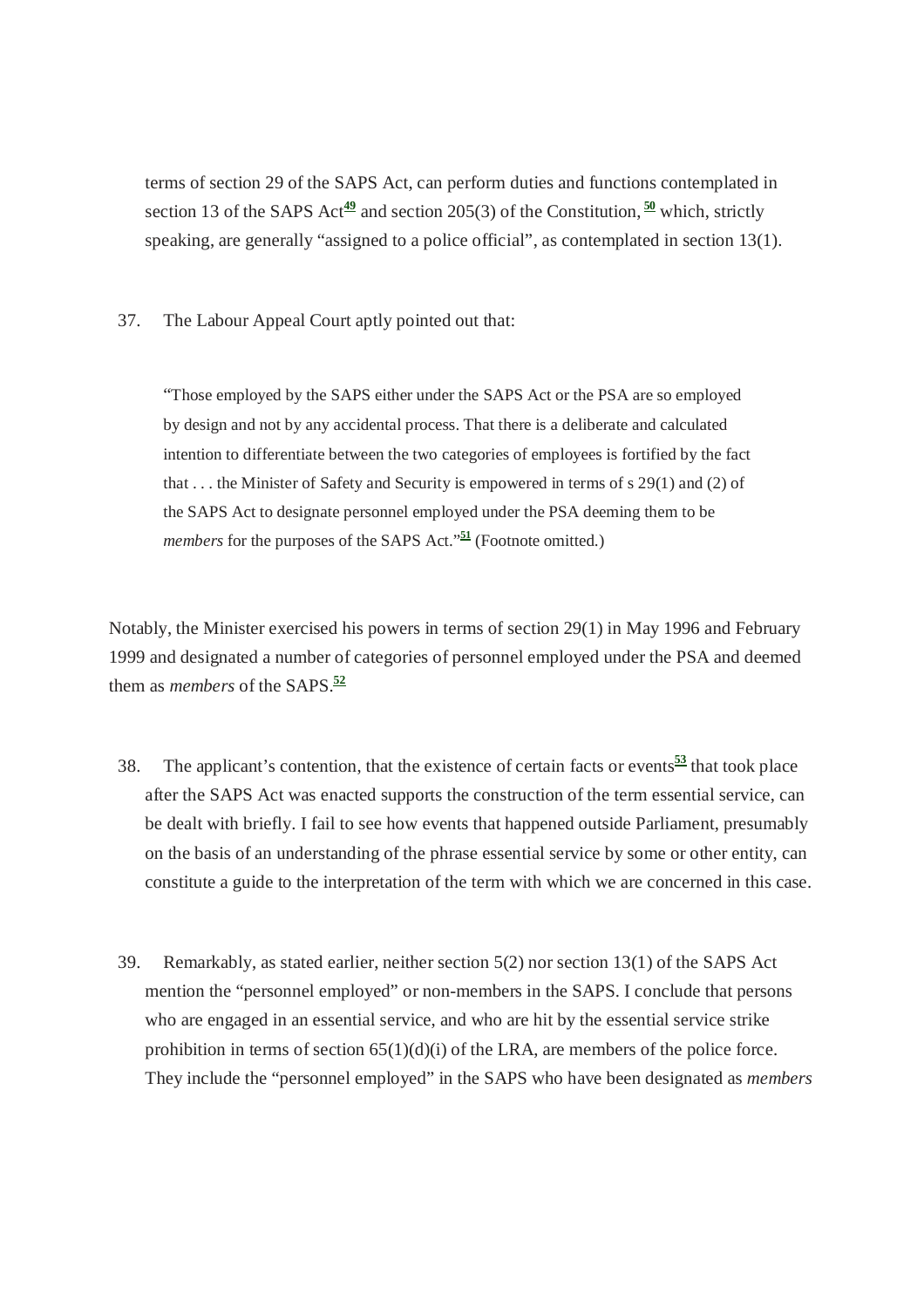in terms of section 29 of the SAPS Act. The interpretation the SAPS contended for cannot therefore be upheld.

# *Conclusion*

40. In all the circumstances, the Labour Appeal Court cannot be faulted in holding that not all SAPS employees are engaged in an essential service and that the interpretation sought by the SAPS is incorrect.

# *Costs*

41. Neither the applicant nor the respondents seek costs. In the circumstances, I will make no order as to costs.

# *Order*

- 42. In the event, the following order is made:
- (a) The application for leave to appeal is granted.
- (b) The appeal is dismissed.
- (c) There is no order as to costs.

Ngcobo CJ, Moseneke DCJ, Cameron J, Froneman J, Jafta J, Mogoeng J, Mthiyane AJ, Van der Westhuizen J and Yacoob J concur in the judgment of Nkabinde J.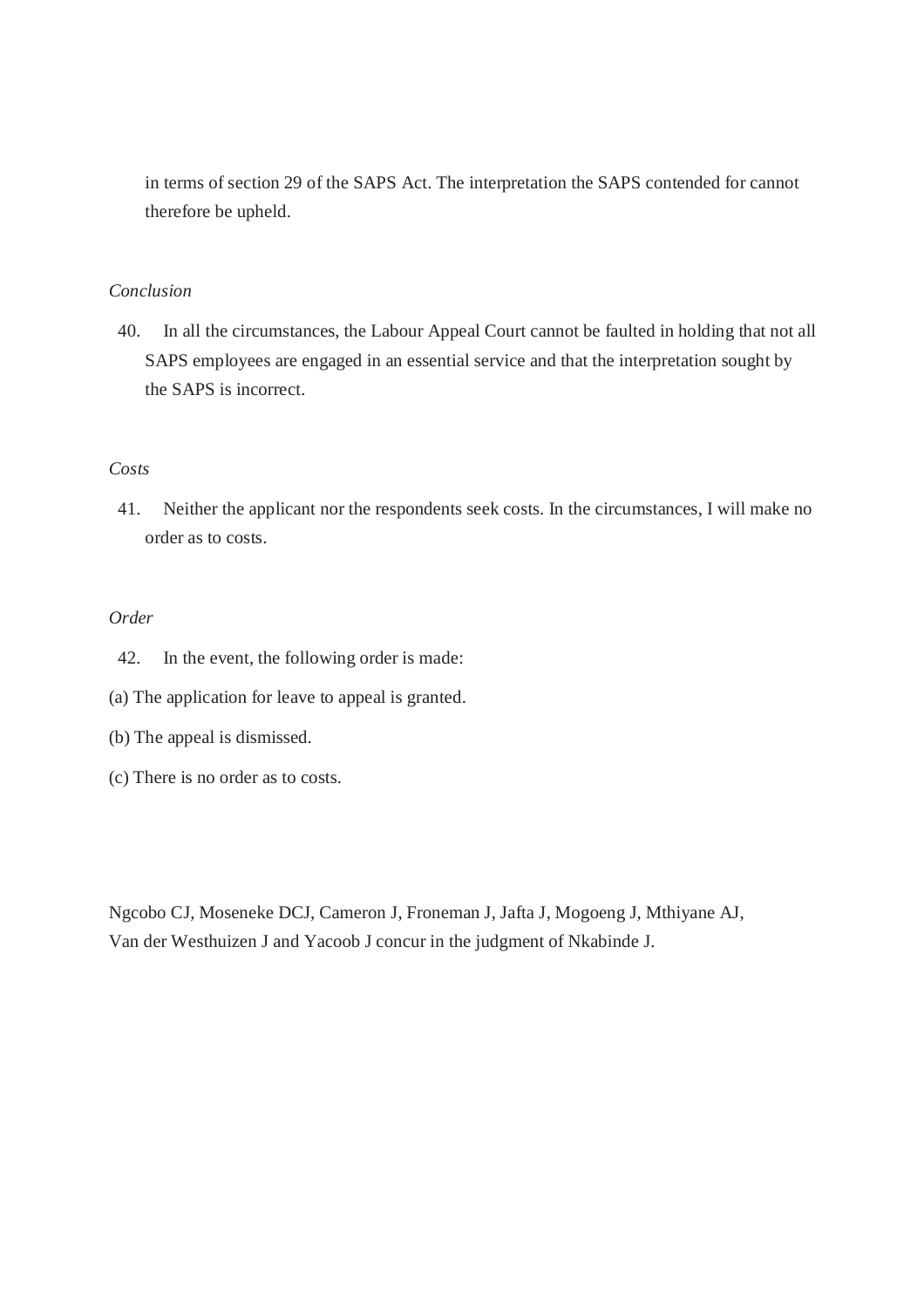For the Applicant:

Advocate GJ Marcus SC and Advocate K Pillay instructed by Bowman Gilfillan Inc.

For the Respondents:

Advocate JG van der Riet SC and Advocate H Barnes instructed by Allardyce and Partners.

**1** *South African Police Service v Police and Prisons Civil Rights Union and Another* [2010] 12 BLLR 1263 (LAC) (Labour Appeal Court Judgment).

**2** *South African Police Service v Police and Prisons Civil Rights Union and Others*, Labour Court, Case No J1444/2007, 22 June 2007, unreported (Labour Court Judgment).

**3** 68 of 1995.

**4** 66 of 1995.

**5** 103 of 1994.

**6** These unions include the Public Servants Association of South Africa, Health and Other Service Personnel Trade Union of South Africa, National Union of Public Service and Allied Workers, National Teachers' Union, Public and Allied Workers Union of South Africa, National Professional Teachers' Organisation of South Africa, SA Onderwysersunie, acting jointly with NAPTOSA, Professional Educator's Union, acting jointly with SAPU, and United National Public Servants Association of South Africa and Allied Workers Union, acting jointly with the Public Servants Association of South Africa.

**7** Labour Court Judgment above n 2 at para 18.

**8** The Minister for Police was previously referred to as the Minister for Safety and Security as defined in section 1 of the SAPS Act.

**9** Labour Court Judgment above n 2 at paras 19-22.

**10** Id at para 30.

**11** Id at para 25. The Court referred to Regulation 20(y) of the SAPS Act which provides that an *employee* will be guilty of misconduct if he or she "participates in any unlawful labour or industrial action".

**12** Labour Court Judgment above n 2 at para 26.

**13** Labour Appeal Court Judgment above n 1 at para 1.

**14** Id at para 7.

**15** Id at para 8.

**16** Id at para 19.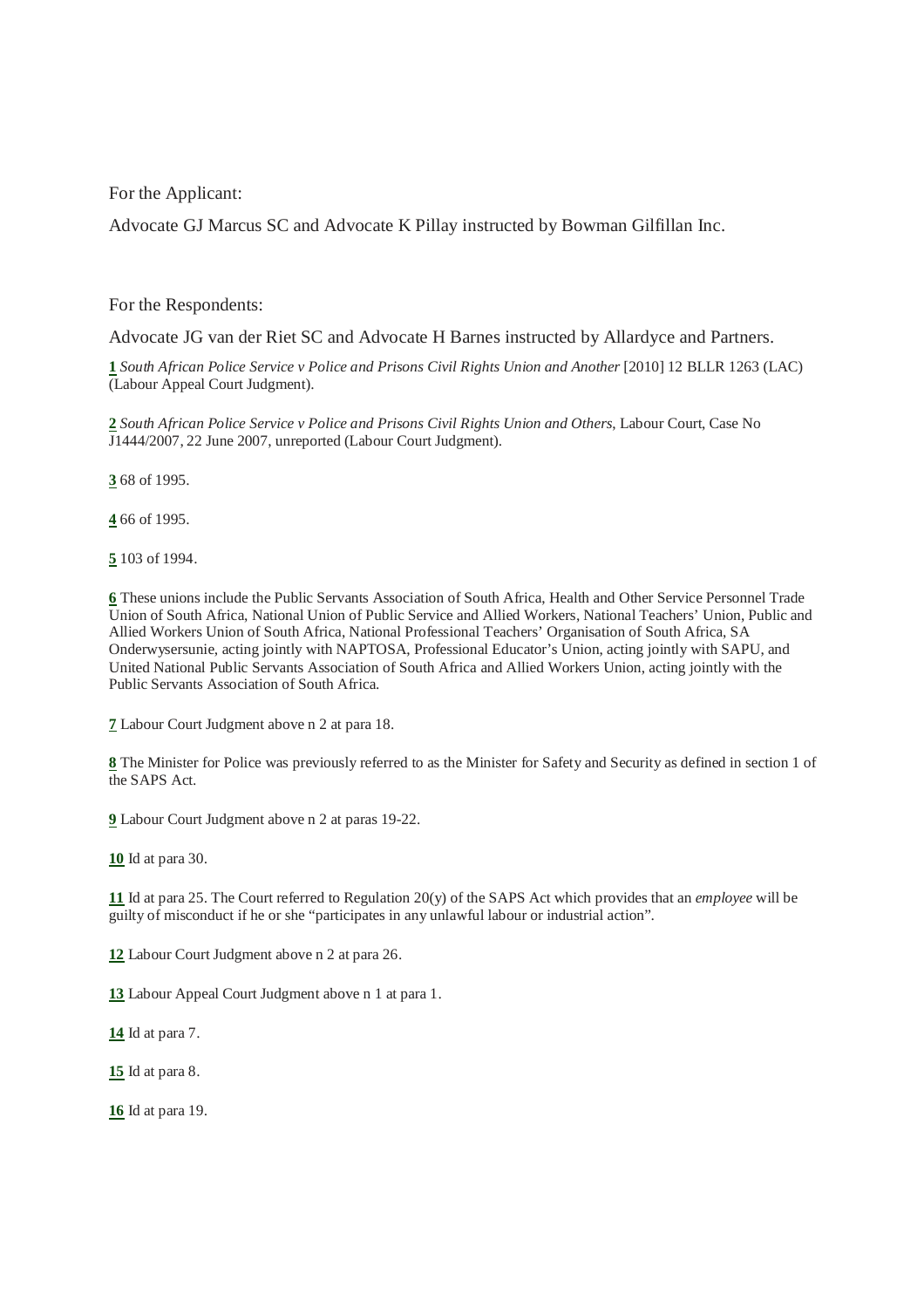**17** Id at para 16.

**18** Id at para 19.

**19** Id at para 15.

**20** Id at para 19.

**21** Section 213 is set out in full at below.

**22** Section 71(10) is set out in full at below.

**23** Ministerial Legal Task Team "Explanatory Memorandum" (1995) 16 (1) *Industrial Law Journal* 278. This memorandum sought to "highlight the main innovations in the draft [Labour Relations] Bill on a chapter by chapter basis, and . . . set out both the content of these innovations and the thinking underlying them."

**24 [2002] ZACC 27**; 2003 (2) BCLR 154 (CC); **2003 (3) SA 1** (CC). In that case reference was made to section 27 of the interim Constitution. This section is the equivalent of section 23 of the Constitution.

**25** Id at para 14.

**26** *Khumalo and Others v Holomisa* **[2002] ZACC 12**; **2002 (8) BCLR 771** (CC); **2002 (5) SA 401** (CC) at para 14. See also *NUMSA and Others v Bader Bop (Pty) Ltd and Another* [2002] **ZACC 30**; 2003 (2) BCLR 182 (CC); **2003 (3) SA 513** (CC) (*Bader Bop*) at para 16.

**27** For example, the right to freedom and security of person entrenched in section 12 of the Constitution might be affected.

**28** The right to strike is also recognised as a fundamental right in both international and regional instruments. Article 8(1)(d) of the International Covenant on Economic, Social and Cultural Rights, 6 *ILM* 360 (1967) (the Covenant) states "[t]he State Parties to the present Covenant undertake to ensure: . . . [t]he right to strike, provided that it is exercised in conformity with the laws of the particular country." The Covenant was adopted on 16 December 1966 and came into force on 3 January 1976. South Africa signed the Covenant on 3 October 1994 but has not yet ratified it. Article 4(e)(i) of the Southern African Development Community (SADC) Charter of Fundamental Social Rights, adopted on 26 August 2003 and came into force on the same day, http://www.sadc.int/index/browse/page/171, accessed on 1 June 2011, which states:

"Member States shall create an enabling environment consistent with ILO Conventions on freedom of association, the right to organise and collective bargaining so that:

(e) the right to resort to collective action in the event of a dispute remaining unresolved shall:

> (i) for workers, include the right to strike and to traditional collective bargaining".

**29** *Bader Bop* above n 26 at para 13.

**30** [1996] ZACC 26; 1996 (10) BCLR 1253 (CC); 1996 (4) SA 744 (CC).

**31** Id at para 66.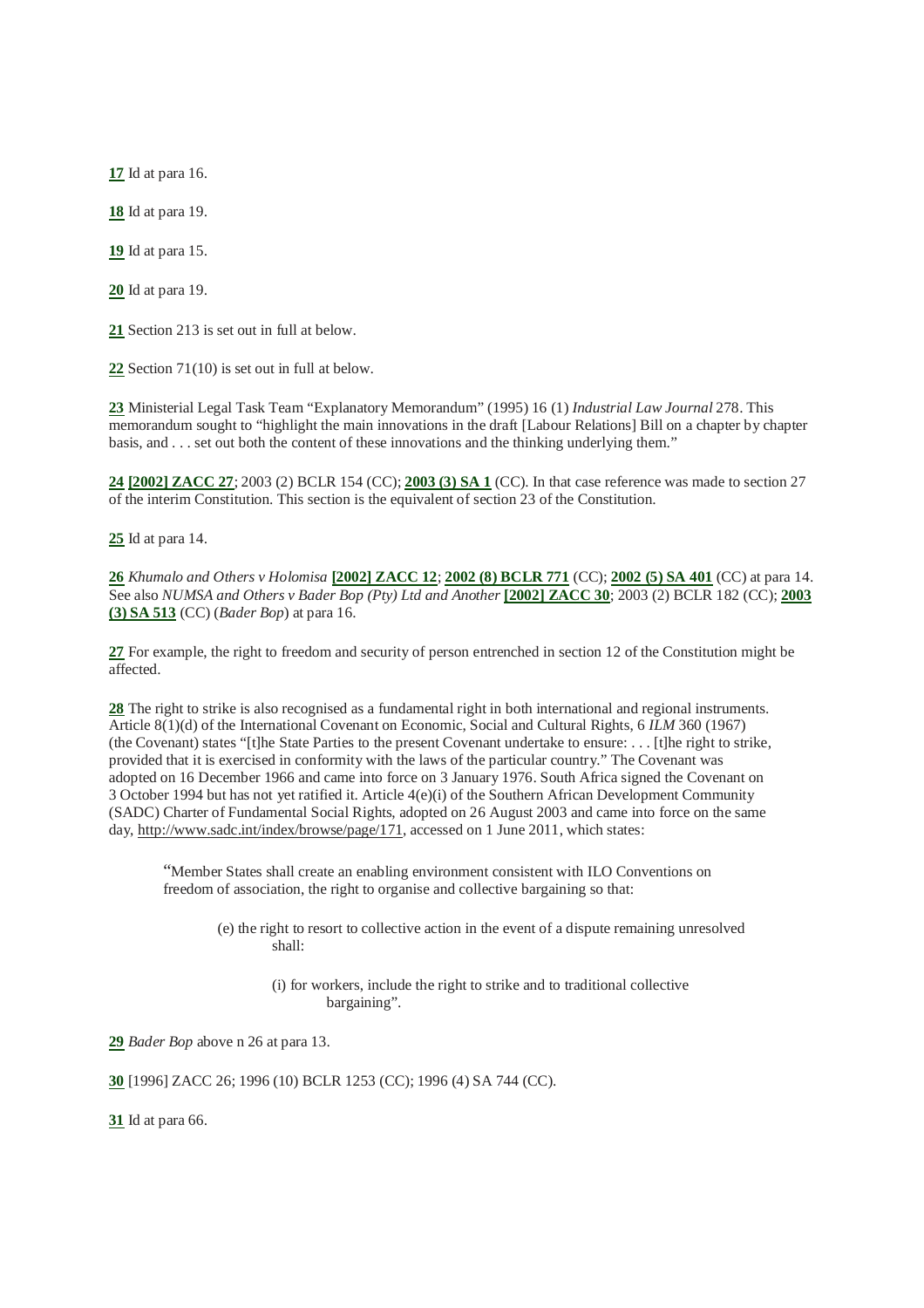**32** The long title and section 1 of the LRA refer to section 27 of the interim Constitution. The corresponding provision in the Constitution is section 23.

**33** Section 64(1)(a) provides:

"Every employee has the right to strike and every employer has recourse to lock-out if—

(b) the issue in dispute has been referred to a council or to the Commission as required by this Act".

**34** Section 65(1)(d)(i) of the LRA provides:

"No person may take part in a *strike* or a *lock-out* or in any conduct in contemplation or furtherance of a *strike* or a *lock-out* if—

(d) that person is engaged in—

#### i. an *essential service*".

**35** Section 41(1), (2) and (3) of the SAPS Act provides:

- "(1) No member shall strike, induce any other member to strike or conspire with another person to strike.
- (2) If the National or Provincial Commissioner has reason to believe that a member is striking or conspiring with another person to strike, the Commissioner concerned may, in a manner which is reasonable in the circumstances, issue an ultimatum to the member concerned to terminate or desist from carrying out such conduct within the period specified in such ultimatum.
- (3) In the event that the member refuses or fails to comply with the ultimatum referred to in subsection (2), or if the National or Provincial Commissioner could not reasonably be expected to issue such an ultimatum to a member personally, the Commissioner concerned may, without a hearing, summarily discharge such member from the Service: Provided that—
	- (a) such member shall as soon as practicable after the date of such discharge, be notified in writing of such discharge and the reasons therefor;
	- (b) such member may, within 30 days after the date of receipt of such notice, make written representations to the Minister regarding the revocation of the discharge; and

(c) the Minister may, after having considered any representations, reinstate such member from the date of such discharge."

**36** See section 199 of the Constitution. The corresponding provision in the interim Constitution was section 214 that required legislation for the establishment and regulation of the SAPS "which shall be structured at both national and provincial levels and shall function under the direction of the national government as well as the various provincial governments."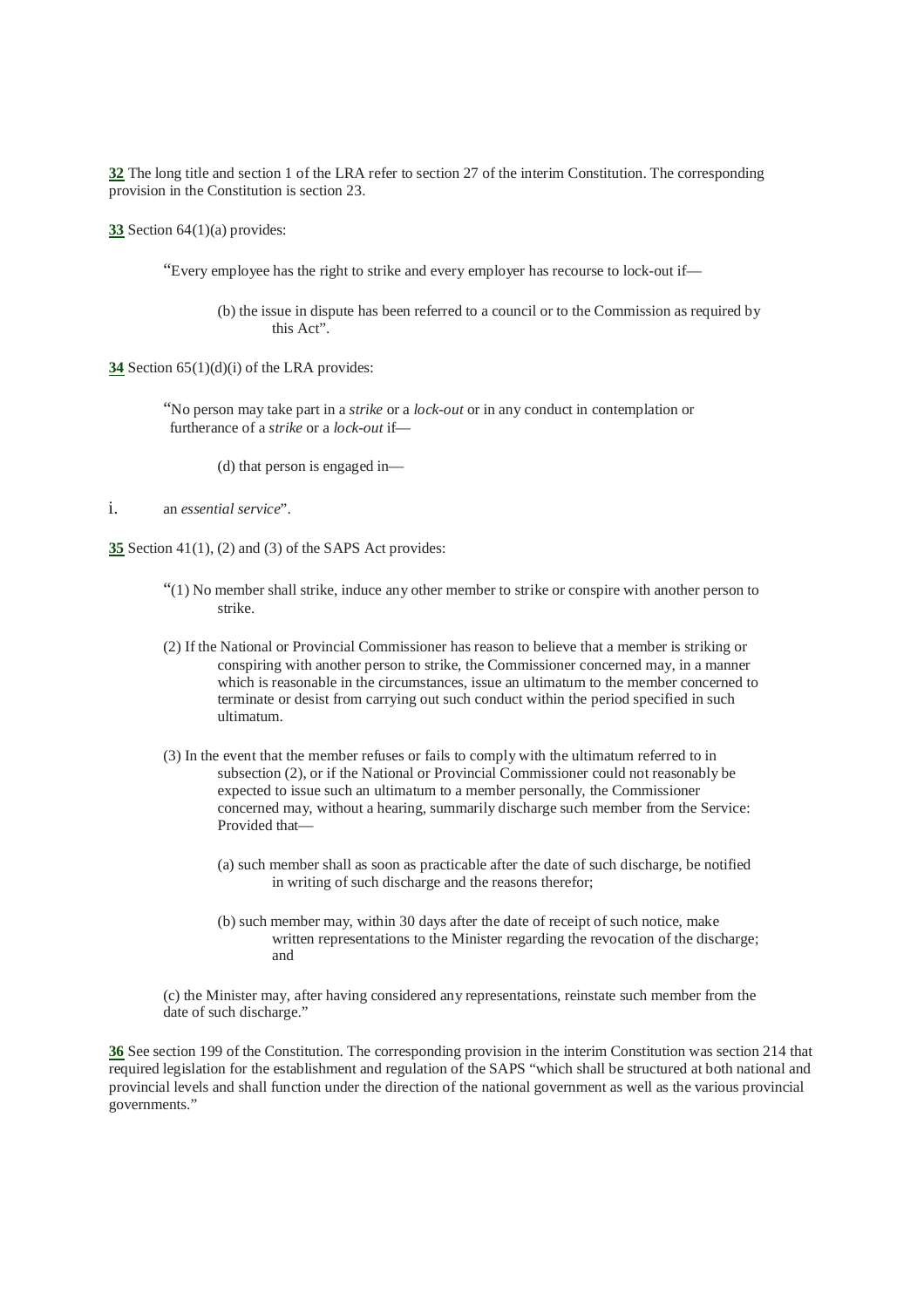**37** Section 199(4).

**38** Section 199(5).

**39** Although the LRA was assented to on 29 November 1995, it came into operation more than a year later on 11 November 1996, while the SAPS Act, assented to on 28 September 1995, came into operation on 15 October 1995.

**40** Section 39 provides in relevant part:

- "(1) When interpreting the Bill of Rights, a court, tribunal or forum—
- 1. must promote the values that underlie an open and democratic society based on human dignity, equality and freedom;
- 2. must consider international law; and
- 3. may consider foreign law.
	- (2) When interpreting any legislation, and when developing the common law or customary law, every court, tribunal or forum must promote the spirit, purport and objects of the Bill of Rights."

See also section 3 of the LRA which imposes an obligation on any person applying that Act to interpret its provisions—

"(a) to give effect to its primary objects;

- (b) in compliance with the Constitution; and
- (c) in compliance with the public international law obligations of the *Republic*."

**41** See *National Coalition for Gay and Lesbian Equality and Others v Minister of Home Affairs and Others* **[1999] ZACC 17**; **2000 (1) BCLR 39** (CC); **2000 (2) SA 1** (CC) at para 24; *South African Police Service v Public Servants Association* **[2006] ZACC 18**; 2007 (3) SA 521 (CC) at para 20; *Investigating Directorate: Serious Economic Offences and Others v Hyundai Motor Distributors (Pty) Ltd and Others: In re: Hyundai Motor Distributors (Pty) Ltd and Others v Smit NO and Others* **[2000] ZACC 12**; **2000 (10) BCLR 1079** (CC); **2001 (1) SA 545** (CC) (*Hyundai*) at paras 21-6; and *Minister of Safety and Security v Sekhoto and Another* 2011 (1) SACR 315 (SCA) at para 15.

**42** Section 1(a) provides:

"The purpose of *this Act* is to advance economic development, social justice, labour peace and the democratisation of the workplace by fulfilling the primary objects of the Act, which are―

1. to give effect to and regulate the fundamental rights conferred by section 27 of the Constitution". (Footnote omitted.)

**43** *First National Bank of SA Limited t/a Wesbank v Commissioner for the South African Revenue Services and Another; First National Bank of SA Limited t/a Wesbank v Minister of Finance* **[2002] ZACC 5**; **2002 (7) BCLR 702** (CC); **2002 (4) SA 768** (CC) at para 49.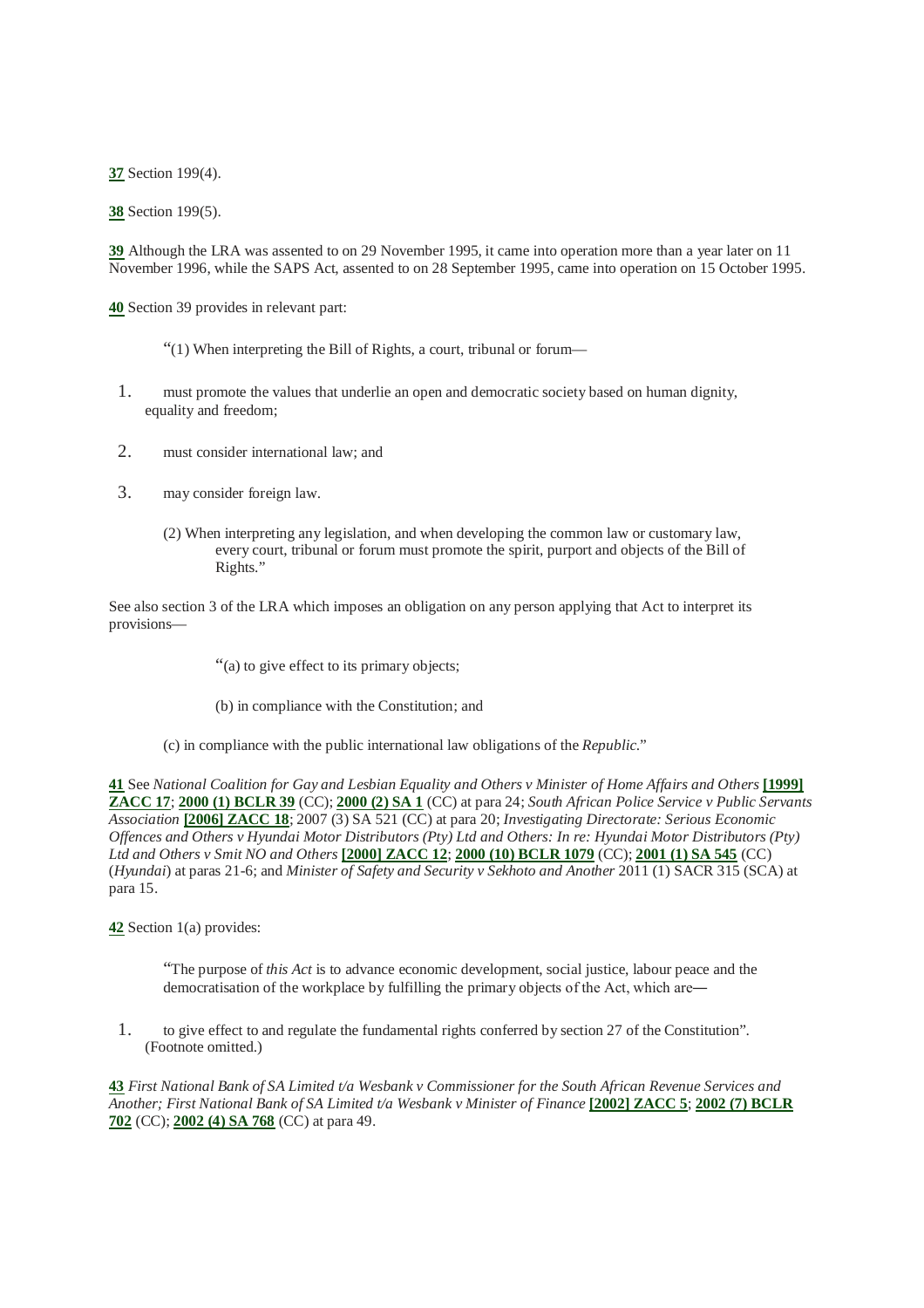**44** See *NEHAWU* above n 24 at para 41; and *Equity Aviation Services (Pty) Ltd v Commission for Conciliation, Mediation and Arbitration and Others* **[2008] ZACC 16**; 2009 (2) BCLR 111 (CC); **2009 (1) SA 390** (CC) at para 34. See also *Hyundai* above n 41 at para 21.

**45** According to the Report on the International Labour Conference 81st Session 1994 *Freedom of Association and Collective Bargaining* at 69-70 para 159, the ILO adopts a restrictive interpretation of "essential services" to avoid limiting the right to strike. This is because "[t]he principle whereby the right to strike may be limited or even prohibited in essential services would lose all meaning if national legislation defined these services in too broad a manner", as the applicant does.

**46** Emphasis added.

**47** Section 38 of the SAPS Act provides:

- "(1) If a member or other employee of the Service is reported missing, such member or employee shall for all purposes be deemed to be still employed by the Service until—
	- (a) the National or Provincial Commissioner otherwise determines;
	- (b) he or she again reports for duty; or
	- (c) a competent court issues an order whereby the death of such member or employee is presumed.
- (2) The salary or wages and allowances accruing to a member or employee during his or her absence contemplated in subsection (1) shall, subject to subsection (4), be paid—
	- (a) to his or her spouse; or
	- (b) if he or she has no spouse, to his or her dependants; or
	- (c) to any other person who, in the opinion of the Commissioner concerned, is competent to receive and administer such salary or wages and allowances on behalf of the member or employee or his or her spouse or such other dependants.
- (3) Payment of any salary or wages and allowances in terms of subsection (2) shall for all purposes be deemed to be payment thereof to the member or employee concerned.

(4) Notwithstanding subsection (2), the National or Provincial Commissioner may from time to time direct that only a portion of the salary or wages and allowances of a member or employee be paid in terms of the said subsection or that no portion thereof be so paid."

**48** Emphasis added.

**49** For example, to serve or execute summons, warrants or other processes, act as prosecutors and appear in the lower courts, and conduct searches without warrants and seize assets.

**50** "To prevent, combat and investigate crime, to maintain public order, to protect and secure the inhabitants of the Republic and their property, and to uphold and enforce the law".

**51** Labour Appeal Court Judgment above n 1 at para 16.